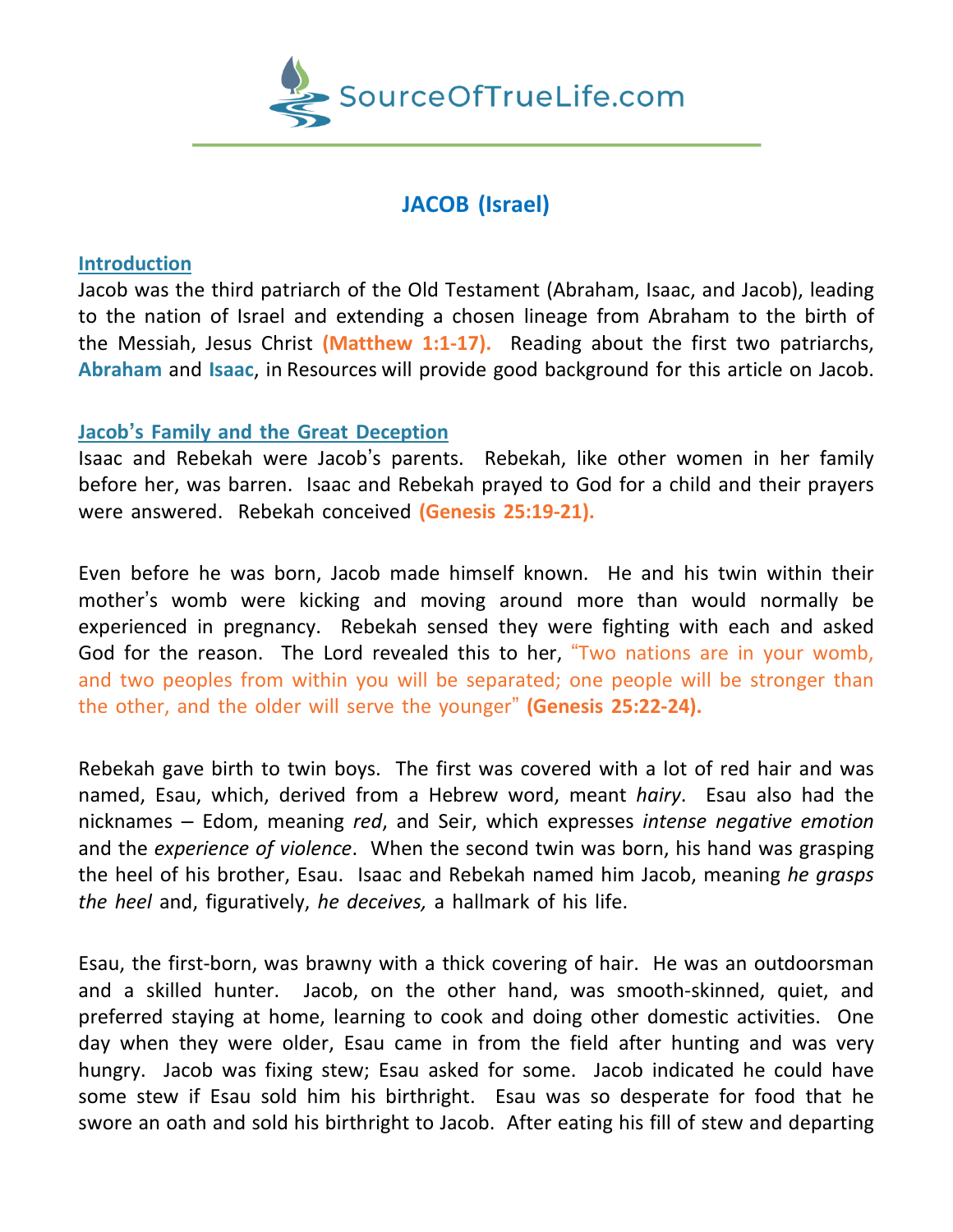Esau would, from that day on, despise his brother for deceiving him **(Genesis 25:29- 34).**

When Isaac was old, nearly blind, and nearing death, he summoned his older son, Esau, asking him to hunt and prepare a sumptuous meal, and promised his birthright blessing on him. Rebekah had heard what Isaac said and shared those words with Jacob. The two of them, with Jacob taking the lead, deceived Isaac with a tremendous feast after which Isaac blessed Jacob **(Genesis 27:27-29).**

Esau returned from hunting, prepared a feast, and brought it to his father. Isaac questioned who he was and was surprised to learn that he had been deceived and blessed the wrong son. Esau was furious and wailed loudly, demanding a blessing. Isaac said he could not undo the blessing already given to Jacob, but did pronounce, as Esau wept loudly, a more ominous future away from his family, filled with violence, and in subjection to his younger brother **(Genesis 27:30-40).**

Great enmity between the twins ensued. Esau married a Canaanite woman, the daughter of Ishmael, Abraham's son by his Egyptian handmaid Hagar, something that would have grieved his father **(Genesis 28:6-9).** Jacob took two wives, Leah and Rachel, daughters of his uncle, Laban **(Genesis 28:10-30:24).**

#### **Wrestling With God**

Jacob had already experienced a dream from God about who he was to become and the blessings he would realize **(Genesis 28:10-22).** Before that would come to fruition, God needed to change Jacob's heart. One night while alone, Jacob wrestled all night long with God **(Genesis 32:22-32)** and would name the place *Peniel*, meaning *face of God* because, Jacob said, "I saw God face to face, and yet my life was spared" **(Genesis 32:30).**

During his wrestling match with God, Jacob's hip was injured, but Jacob would not stop wrestling with God until God pronounced a blessing on him. God did just that and then renamed Jacob – *Israel*, meaning *he struggles with God*. Having been humbled by God with a permanent limp, Jacob's personal struggle with God may have abated, but his legacy of struggling with God would continue in the nation bearing his name, Israel, long after this event.

## **Jacob's Significance**

Jacob's significance came from the family he brought into this world, fruit of the blessing at Peniel. He fathered thirteen children, twelve sons and one daughter, by four different